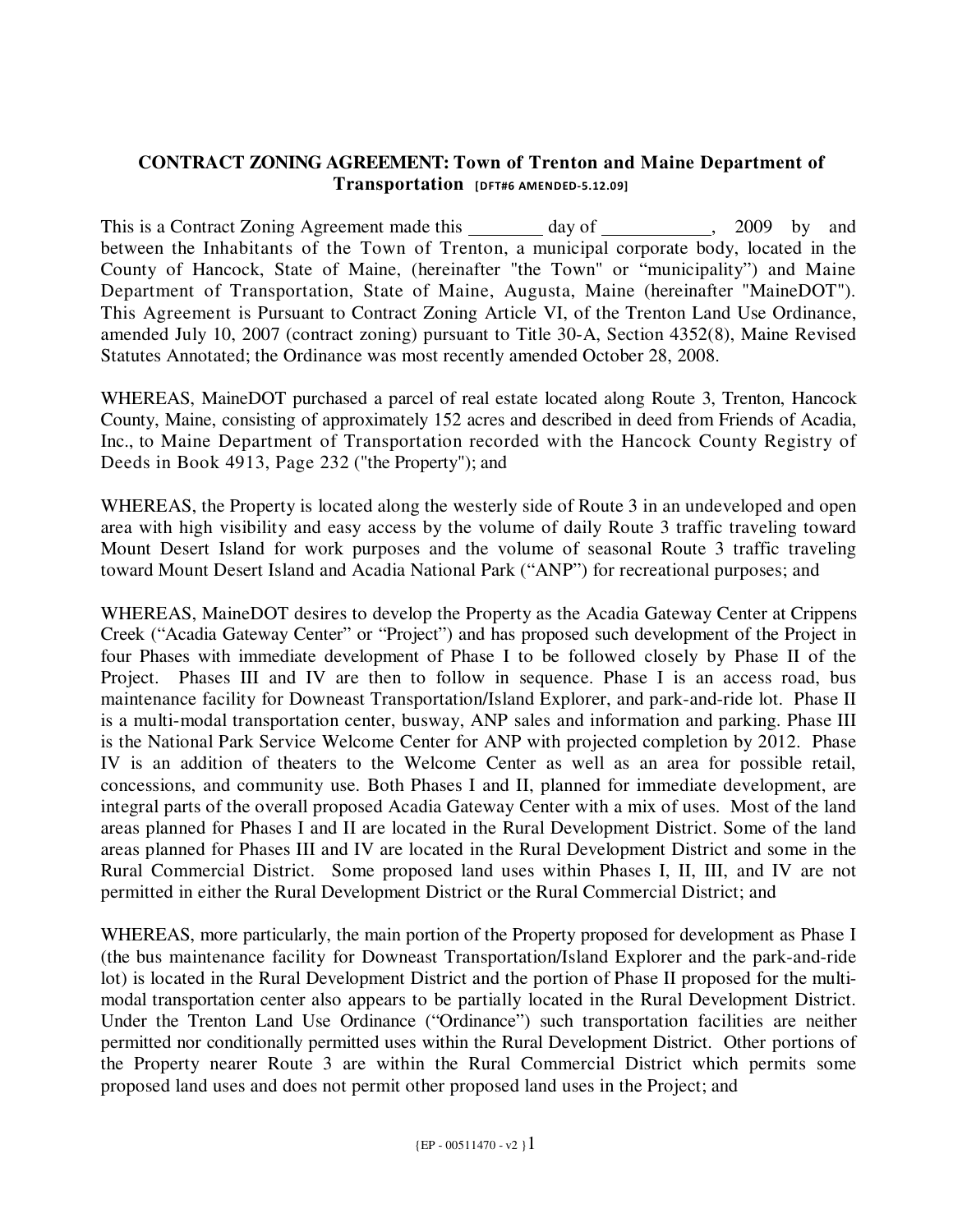WHEREAS, MaineDOT has requested a re-zoning of the part of the Property's Rural Development District and Rural Commercial District proposed for development to allow development of proposed transportation facilities in Phases I and II of the Project and all other proposed land uses not currently permitted. MaineDOT requested such re-zoning within the context of and as an integral part of the entire Project in its Contract Zoning Application and detailed plans and specifications submitted to the Trenton Planning Board in February 2009 ("MaineDOT Application"). The MaineDOT Application for the Acadia Gateway Center specified the closely connected and interrelated nature of all four Phases of the Project with an outline and explanation of the Project in the cover letter for the MaineDOT Application to the Chair of Trenton Planning Board dated February 25, 2009. This cover letter is a part of the MaineDOT Application and a copy of the letter is annexed hereto and incorporated herein as **Attachment 1**; and

 WHEREAS, the proposed Acadia Gateway Center Project for the Property with all four Phases as proposed in the MaineDOT Application will offer Maine residents and visitors significant facilities and activities not otherwise available in Trenton; and

WHEREAS, such re-zoning to permit development of the Project with all four Phases is consistent with the goals of the Trenton Comprehensive Plan as outlined in MaineDOT's cover letter as a part of the MaineDOT Application (Attachment 1); and

WHEREAS, the Trenton Planning Board and Trenton Board of Selectmen, pursuant to Contract Zoning Article VI of the Trenton Land Use Ordinance and 30-A MRSA & 4352(8) ("Contract Zoning Requirements"), after notice, lengthy discussion, and due analysis and deliberation of the Project and the Contract Zoning Requirements by each board, each has recommended the rezoning of the Property as requested in the MaineDOT Application to allow development of the Project with all four Phases; and

WHEREAS, the Inhabitants of the Town of Trenton, by Town Meeting vote, has determined that the re-zoning is pursuant to and consistent with the Town's Comprehensive Plan and has authorized the Trenton Board of Selectmen to execute this Contract Zoning Agreement as the means of documenting the Agreement of the parties and of accomplishing the MaineDOT requested re-zoning to allow full development of the Project on the Property. This Town Meeting vote occurred on , 2009.

NOW THEREFORE, in consideration of the mutual promises made by each party to the other, the parties covenant and agree as follows:

# **A. Land Use Considerations.**

### **1. Map**

The Town will amend the Zoning Map of the Town of Trenton, as amended and on file at the Trenton Municipal offices and incorporated by reference in the Land Use Ordinance by adopting the map change amendments shown on **Attachment 2**.

### **2. Primary Use**

The Contract Zoning change for this Property is granted and conditioned on the primary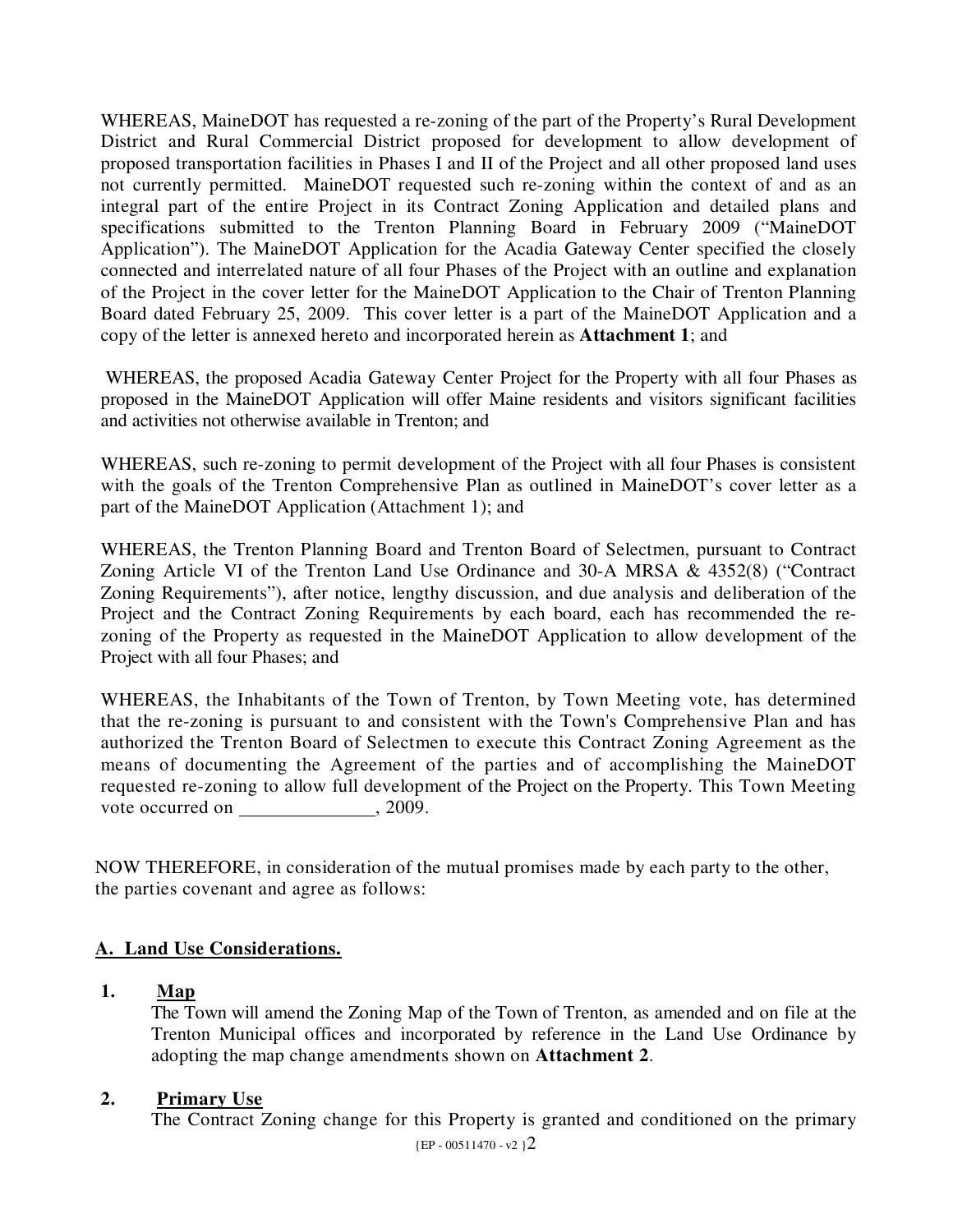use of the Property as the Acadia Gateway Center, complete with the initiation of the building permit application for the transportation facilities of Phase I shortly after the execution of this agreement by the parties and the initiation of the building permit application for the transportation facilities of Phase II shortly after approval of the currently proposed work plan of MaineDOT by the Maine Legislature and the securing of funding therefor, and to be followed with building permit applications for the additional facilities of Phases III and IV. All Phases of the Project shall be in accord with the Contract Zoning Application and detailed plans and specifications for the Project submitted by MaineDOT to the Trenton Planning Board in February 2009 and in accord with future, final governmental permits when issued to authorize the beginning of construction of the Project. The transportation facilities of Phases I and II must be operated as integral elements of the overall Acadia Gateway Center as the primary use for the Contract to remain valid.

# **3. Permitted Uses in the Re-zoned Area within the Rural Development District**

MaineDOT is authorized to construct a facility to be known as the Acadia Gateway Center at the Property, to be constructed as Phases I-IV, in compliance with the MaineDOT Application, as approved, and consisting of the following uses in the rezoned area, but subject to MaineDOT obtaining final municipal building permits and other required governmental authorizations for each Phase of the Project:

**(1)** The approved Acadia Gateway Center as the overall primary use.

**(2)** Bus maintenance and garage facilities with access road for operation under lease to Downeast Transportation/Island Explorer or other bus service provider(s) to provide public bus transportation to at least the Ellsworth/Trenton/Mt. Desert Island area ("bus service" or "bus service provider") along with a park-and-ride lot to provide parking for bus service users and other commuters.

**(3)** Intermodal transportation center with offices for management and dispatch of the bus service provider and public access facilities and areas for bus service users and other commuters.

**(4)** Parking facilities for the bus service provider staff and bus service users and other commuters.

**(5)** Accessory uses directly related to the above uses; examples include, without limitation, public areas, structures for picnics, and other similar activities or for pet rest and exercise.

**(6)** The land areas for Phase III and Phase IV appear to be within the Rural Commercial District zone. The main land use categories for Phases III (the National Park Service Welcome Center for ANP) and Phase IV (addition of theaters to the Welcome Center as well as an area for possible retail, concessions, and community use) appear to be included as conditional uses within the Rural Commercial District. To the extent, however, that any part of Phase III or Phase IV of the Project is within the Rural Development District or within the Rural Commercial District, and the specific land use proposed in the MaineDOT Application is not permitted within the applicable district, then such use as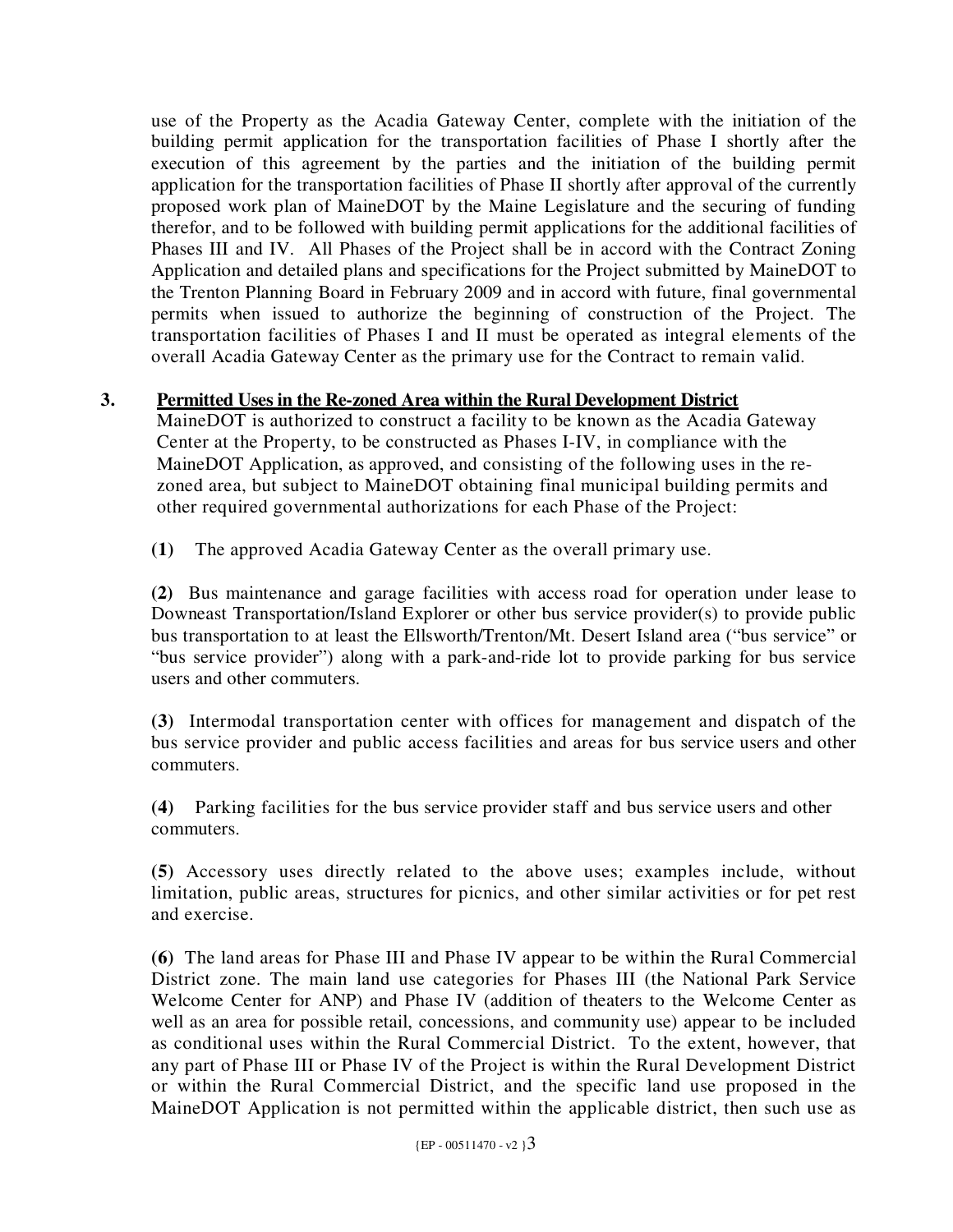proposed in the MaineDOT Application is approved and authorized as part of this Contract Zoning Agreement.

## **4. Prohibited Uses**

Uses and facilities not consistent with the uses and facilities authorized herein are prohibited uses unless authorized as a permitted or conditionally permitted use in the existing applicable zoning district.

- **5. Project Access and Egress** Access to and egress from the Acadia Gateway Center shall be directly from and to Route 3 as specified in the MaineDOT Application.
- **6. Solid Waste Disposal:** MaineDOT shall be responsible for all solid waste collection, recycling, and disposal for any and all Phases of the Project at no cost to the Town of Trenton. The current plan for payment of all disposal fees is through direct billing of ANP by the disposal site owner as is reflected in the letters attached as **Attachment 3**.
- **7. Subsurface Wastewater Disposal System and Sludge Disposal:** MaineDOT shall be responsible for all wastewater disposal for the Project, on-site or otherwise, as authorized by municipal or other governmental permit for each Phase of Project development at no cost to the Town of Trenton for any aspect of the wastewater disposal system including without limitation disposal system construction, maintenance, repair, or sludge disposal.
- **8. Other Land Use Issues:** All other land use issues and site standards and conditions for implementation of the Project as may be required by law shall be determined by the Trenton Planning Board as part of its review and approval of subsequent MaineDOT permit applications for specific authorization to build each portion of the Project.

# **9. Zone Limitation**

This is the sole zoning for the portion of the Property within the Rural Development District and the Rural Commercial District, except as otherwise set forth in the restrictions, provisions and conditions within this Agreement, all other requirements of the underlying Rural Development District or Rural Commercial District shall apply.

 The restrictions, provisions and conditions within this Agreement are essential parts of this re-zoning, shall run with the Property and any part thereof, shall bind MaineDOT, its successors and assigns and shall be for the benefit of and be enforceable by the Town of Trenton.

 If Phases I and II of the Project are not substantially completed within five years of the effective date of this Agreement and MaineDOT is not actively pursuing good faith efforts to complete the Project, the re-zoning authorized herein shall be voidable by court order unless, in the court's judgment, the overall circumstances of the Project can be shown to make an enforceable order of specific performance, which may be requested of the court by either party, the most appropriate remedy.

# **B. Other Conditions and Restrictions Not Specifically Tied to Land Use Requirements**

The below conditions and restrictions are essential parts of the re-zoning voted by the Inhabitants of the Town of Trenton, shall run with the property as appropriate, shall bind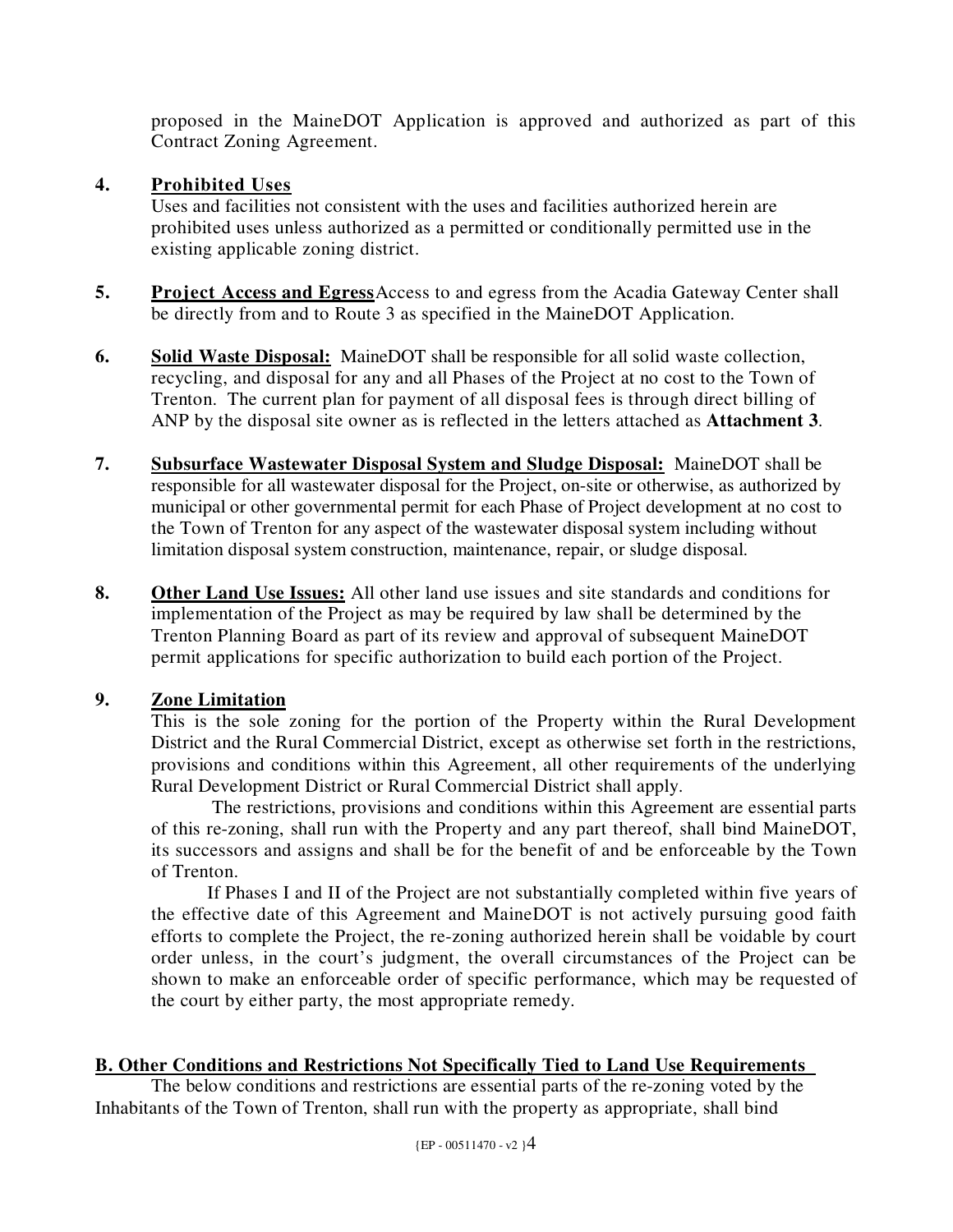MaineDOT, its successors-in-interest and assigns including without limitation its agents and Tenants of the property or any part thereof, and shall inure to the benefit of and be enforceable by the Town of Trenton:

- **1. Promote Use of Route 3:** As is implicitly recognized in the Project for Acadia Gateway Center, the parties recognize that the main route for vehicle traffic passing through Trenton going to or from Mount Desert Island for work or recreation is Route 3. A key objective of the Project is to promote such use of Route 3 for traffic destined for Mount Desert Island and to provide an attractive bus facility within the Project to divert a substantial portion of the privately owned vehicle drivers and passengers onto public transportation. The parties, therefore, agree to actively promote this objective of the Project and to undertake reasonable, prudent, and appropriate measures to that end including, but not limited to, maintaining the primary Project entrances and exits directly from and to Route 3.
- **2. Route 3 as a Federal Scenic Byway or Maine Scenic Byway:** Trenton now has a pending application with the MaineDOT and US Department of Transportation ("USDOT") for "Federal Scenic Byway" designation by the USDOT of Route 3 from the Ellsworth-Trenton line southerly to the Trenton-Bar Harbor. The parties do not know what effect signatures on this Agreement and moving forward with the Project will have on USDOT and its eventual decision on the pending application. While the application and decision are pending, MaineDOT agrees to use best efforts to encourage such Federal designation. MaineDOT further agrees, as a backup to a possible long delay in the Federal decision or disapproval of the application, to undertake all preparations necessary to designate this section of Route 3 as a "State of Maine Scenic Byway". If no Federal decision establishing this section of Route 3 a Federal Scenic Byway is received by MaineDOT and the Town on or before January 1, 2010, or at anytime earlier, the Town may submit an application for the designation of this section of Route 3 as a "State of Maine Scenic Byway" and MaineDOT shall then proceed to complete the designation process and to make a good faith effort to assist the Town in receiving the designation of this section of Route 3 as a "State of Maine Scenic Byway".
- **3. Assistance for Trenton as Home of Acadia Gateway Center for Acadia National Park:** As the Project moves forward, MaineDOT agrees to use its best efforts to encourage its planned tenants, Downeast Transportation and Acadia National Park, to work with the Town of Trenton to plan for and implement further projects to help the Town assume its new role as the home of the Acadia Gateway Center for Acadia National Park.

# **C. Local Participation and General Provisions:**

# **1. Local Participation:**

**(1) Local Participation in Acadia National Park Information Center:** The parties recognize the importance of the Trenton Chamber of Commerce cooperation on and assistance in the Town acceptance of the Project. MaineDOT and the Town agree to use the best efforts of each to promote the continuation of the more than 25 years of partnership between Acadia National Park and the MDI Regional Chamber of Commerce, of which the Trenton Chamber of Commerce is a member, in providing visitor information at the existing ANP Visitors' Centers. MaineDOT agrees to promote such continuing partnership in its own policies and memoranda to the appropriate extent and to use its best efforts to encourage Acadia National Park, as a tenant of MaineDOT in the Acadia Gateway Center, to continue